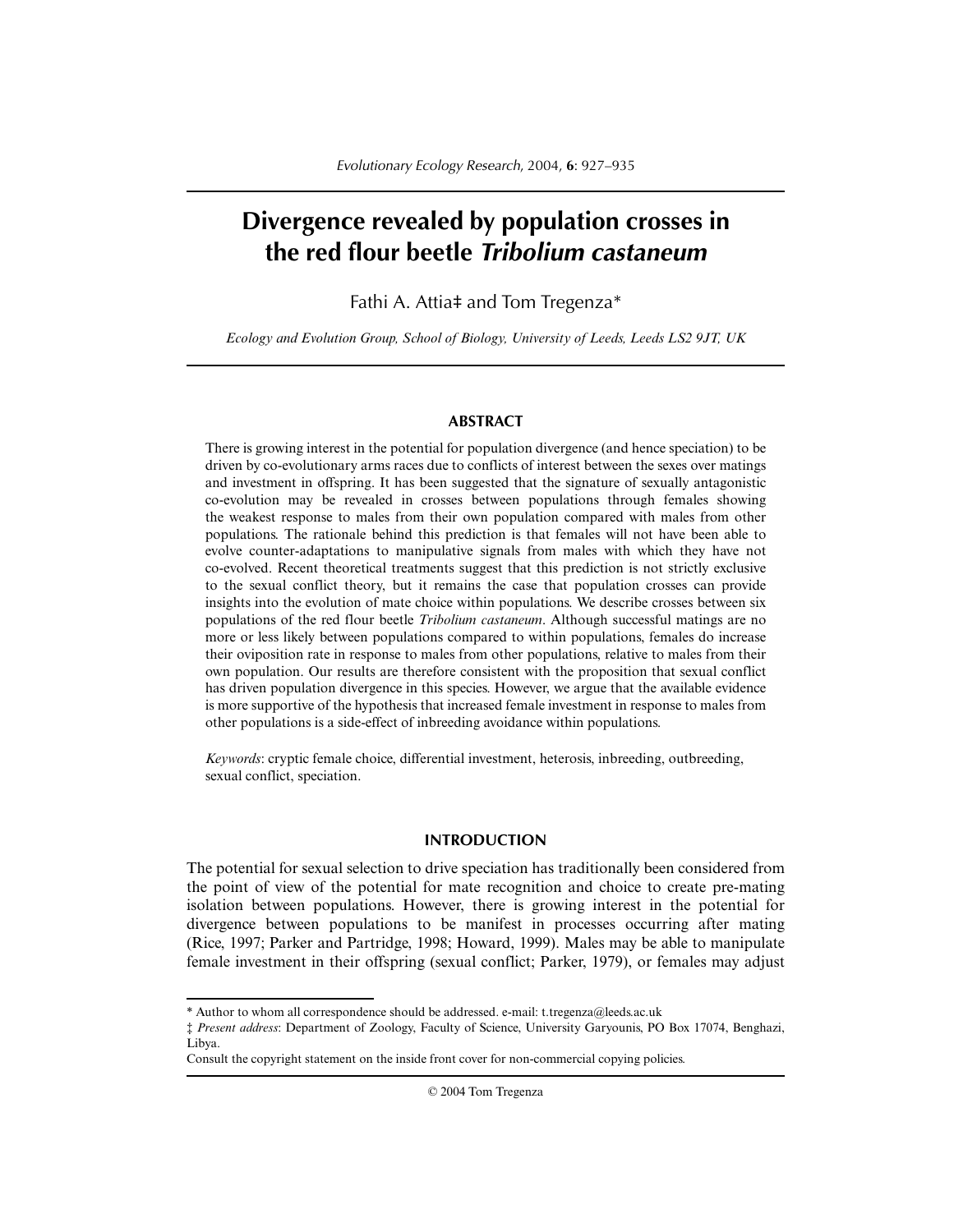their own investment according to the quality of their mate (differential allocation; Burley, 1986). If either of these types of post-copulatory effects occurs, then there is the potential for divergence between populations in the signal–receptor systems that underlie such processes. Divergence between populations may tend to promote isolation if crosspopulation matings produce fewer offspring than intra-population matings, or may tend to retard isolation if matings between populations tend to produce more offspring than those within populations (Parker and Partridge, 1998). To date, relatively few studies have examined the effects of crosses between populations on female fecundity, so it is difficult to establish whether there is any general pattern. Recent interest has focused on the potential for sexual conflict to drive rapid co-evolution between the sexes, with males attempting to manipulate females into using their sperm and investing resources in their offspring and females attempting to avoid manipulation. This has motivated several studies in which crosses between populations have revealed differences in female fecundity post-mating according to the population of both the male and female (Clark *et al.*, 1999; Andres and Arnqvist, 2001; Hosken *et al.*, 2002; Nilsson *et al.*, 2002, 2003). Here we describe a study examining crosses between six populations of the flour beetle *Tribolium castaneum*, examining post-copulatory female fecundity and attempting to understand the high level of copulations that do not result in sperm transfer.

*Tribolium castaneum* is a worldwide pest of stored products. Females mate multiply: up to 15 times per hour (Sokoloff, 1977), even though after a single mating they can continue to fertilize eggs for up to 140 days (Bloch-Qazi *et al.*, 1996). *Tribolium castaneum* has been observed to show high levels of mating failures (copulations that do not result in sperm transfer) (Bloch-Qazi *et al.*, 1996). Insight into the reasons for these failed matings would be valuable in understanding female polyandry in this and other species.

For successful copulation to occur in *Tribolium*, the female must lower her last sternite to allow intromission (Lewis and Iannini, 1995). Bloch-Qazi *et al.* (1996) found that in 20 out of 130 *T. castaneum* copulations, no spermatophore was transferred and no sperm were observed in any region of the female reproductive tract. Bloch-Qazi *et al.* (1998) found that both anaesthetized females and dead females had fewer stored sperm after mating than unanaesthetized females, suggesting that females play an active role in moving sperm from the site of deposition into storage in the spermatheca. Hence mating failures may be due to failure of intromission or failure by females to store sperm. Either way, one explanation for the high incidence of mating failures seen in this species is that there is a conflict of interests between mates, and that females are effectively rejecting sperm from certain males, even when they have no sperm already stored. Such conflicts are predicted to drive rapid co-evolutionary arms races between the sexes, with males evolving adaptations to increase sperm transfer success, and females evolving counteradaptations to continue to choose between males through rejection of sperm. If such a process is ongoing in *T. castaneum*, we might expect to see either increased or decreased numbers of successful matings in crosses between populations relative to pairings within populations.

A second area where we may expect co-evolution between the sexes is in signals from males used by females to adjust their investment in eggs or their oviposition rate. This may be characterized as a conflict where males are attempting to manipulate females into oviposition at a higher than optimal rate, or it may be a more conventional sexual selection scenario where females increase investment in eggs when they perceive they have mated with a genetically superior male (differential allocation) or a male with whom they are genetically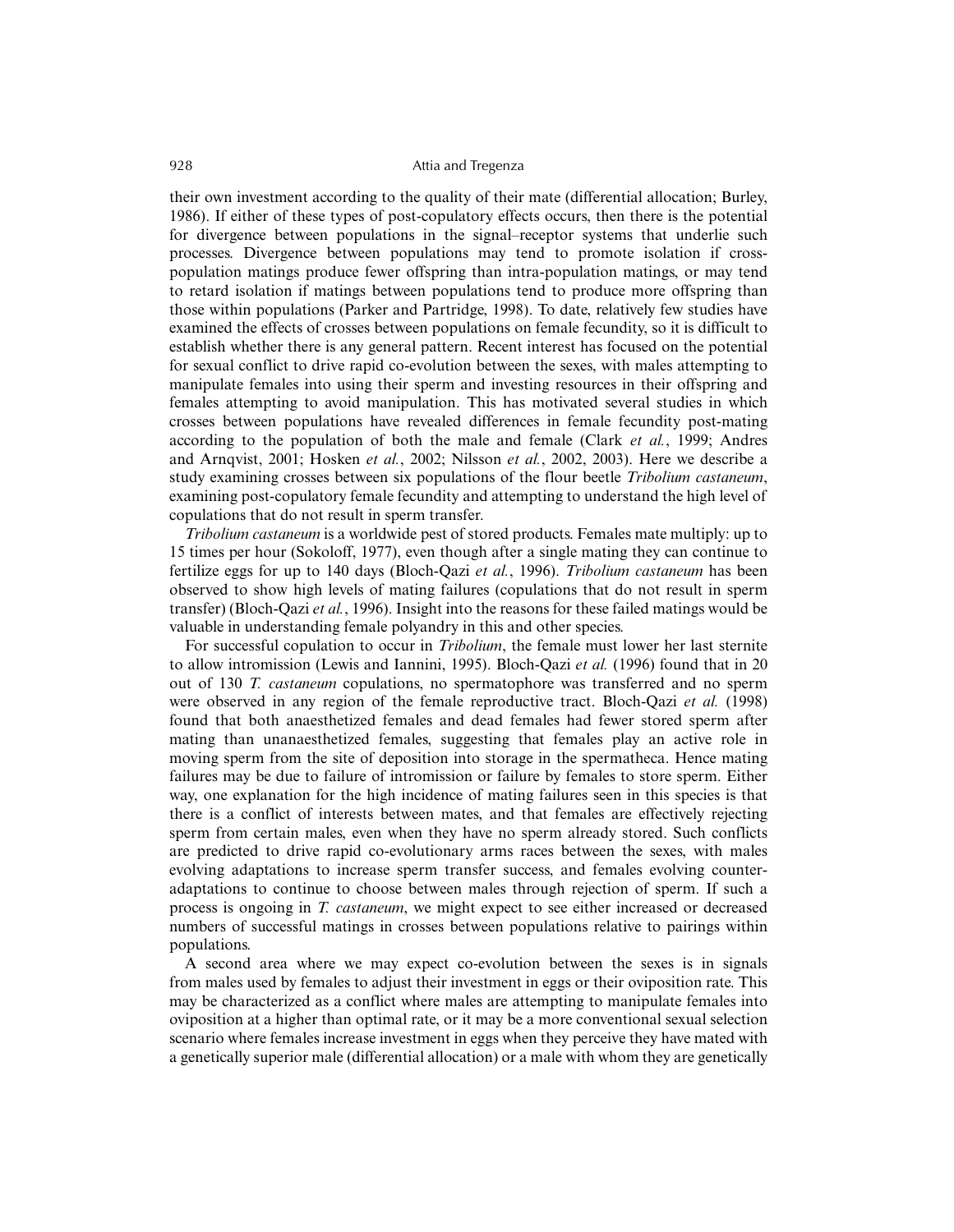compatible (Zeh and Zeh, 1996). Both processes involve conflict, in the former between females and all mates, and in the latter between females and non-preferred mates. Either process could lead to co-evolution between male signals and female responses. If there is a conflict between the sexes with males attempting to increase female egg-laying rate, we might expect lower egg-laying rates in crosses within populations because females may be better able to resist males with which they have co-evolved. A statistical interaction *per se* is not evidence for sexual conflict co-evolution, since other forms of sexual selection, such as good genes processes, also predict interactions across populations (Panhuis *et al.*, 2001); however, other theories do not predict that females will be least willing to mate and will invest least in reproduction in response to males from their own population (although they don't rule out this possibility). In general, the theory surrounding sexual conflict co-evolution is in the early stages of development, and unequivocal predictions are lacking (Chapman *et al.*, 2003). However, there is no doubt that a body of empirical work that can indicate whether there is a general pattern of lower rates of matings, fertilization and subsequent reproductive investment by females paired with males from their own population will inform theoretical development in this field.

In a previous study, Nilsson *et al.* (2002) investigated crosses between three strains of *T. castaneum* (nine crosses) and found an interaction between male and female strain affecting female reproductive rate, although there was no clear pattern of response to males of the same strain as opposed to males of a different strain. Our study involves crosses between six populations (36 crosses), with the aim of increasing the power of the test of the prediction that females may show either maximal or minimal responses to males from their own strain. Additionally, we explicitly examine success in sperm transfer, a major component of male reproductive success in this species that has not previously been examined.

## **METHODS**

Six strains of *T. castaneum* were used, all of which have been isolated from one another for hundreds of generations. These strains were: Ga1 (wild type), b (black body), Rd (reindeer antennae), Chr-E (charcoal body colour), Det-43 (divergent elytra tips) and Oz (collected in Australia). The first four strains were all supplied by R. Beeman, US Grain Marketing and Production Research Center. All populations have been kept under very similar environmental conditions, so it is unlikely that there will be differences in the strength of natural selection on sexually selected traits such as female receptors and male signals. The marker strains used are all single-locus markers that are neutral or only mildly deleterious, and that have been back-crossed into their ancestral populations, hence they are not expected to suffer from greater homozygosity than other populations, all of which have been maintained in similar conditions for hundreds of generations.

A virgin male and female, aged  $7-21$  days post-eclosion, were placed into a  $2 \times 2$  cm cubic arena with filter paper on the floor to provide traction. The pair was observed until a mating took place (typically within a few minutes). The time to mating and the duration of the mating were recorded. Only copulations lasting longer than 40s were included in subsequent analyses, as shorter interactions may not allow sperm transfer to occur. After copulation, the female was placed in a 100-ml pot containing 30 ml fine organic flour for 7 days at 30C and 65% relative humidity to lay eggs. The presence of larvae in these pots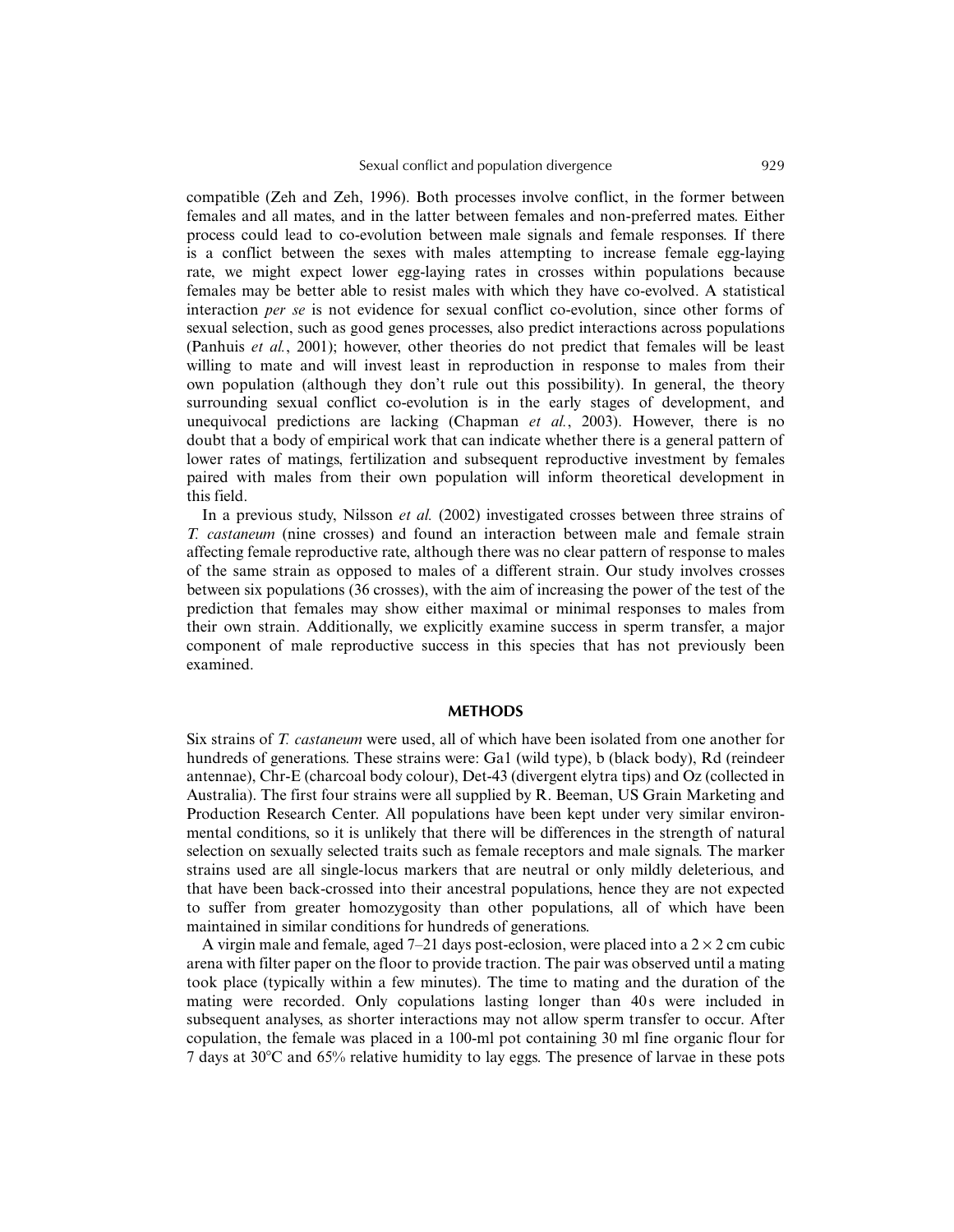after 2 weeks was used to confirm that successful sperm transfer has occurred during the copulation. Forty days after the last day of oviposition, offspring were counted (providing ample time for all fertile eggs to hatch and reach adulthood). Males were killed by freezing immediately after mating, females were killed after oviposition and the size of both sexes was measured using a microscope with graticule.

All reciprocal crosses were carried out between strains with 10 replicates per cross, giving 360 crosses in total. Parametric statistics were only employed after confirming the data were normally distributed.

## **RESULTS**

Of a total of 360 matings, 250 resulted in the female laying fertile eggs (69.4%). The actual numbers of successful matings in each cross can be seen in Fig. 1. Logit log-linear analysis indicates that there was no effect of either male or female strain on sperm transfer (male strain,  $\chi^2 = 26.2$ , d.f. = 30, *P* = 0.66; female strain,  $\chi^2 = 32.7$ , d.f. = 30, *P* = 0.34). There was also no interaction between strains affecting the success or failure of matings ( $\chi^2 = 18.8$ ,  $d.f. = 25$ ,  $P = 0.81$ ). However, this type of analysis has low statistical power. A more powerful way of addressing the specific hypothesis that there will be differences (but no direction) in the number of successful matings in intra-population crosses relative to inter-population crosses is to compare directly the numbers of successful and unsuccessful matings in these two groups. A contingency  $\chi^2$  test of this specific hypothesis also fails to find any support ( $\chi^2$  = 0.67, d.f. = 1, *P* = 0.41), with mating failures in 21/60 (35%) of intra-population copulations and 89/300 (30%) of crosses between populations. Matings where successful sperm transfer occurred did not differ in duration from those where no sperm were transferred  $(t = 0.38, d.f. = 358, P = 0.70)$ . The average duration of successful matings was  $136.2 \pm 7.24$  s and for unsuccessful matings  $150.2 \pm 11.8$  s (bearing in mind that copulations were only considered to have occurred when pairings lasted more than 40 s).



**Fig. 1.** The number of matings where sperm transfer was successful out of 10 copulations between strains (360 matings in total). Arrows indicate intra-strain crosses. Lines are drawn only as an aid to interpretation.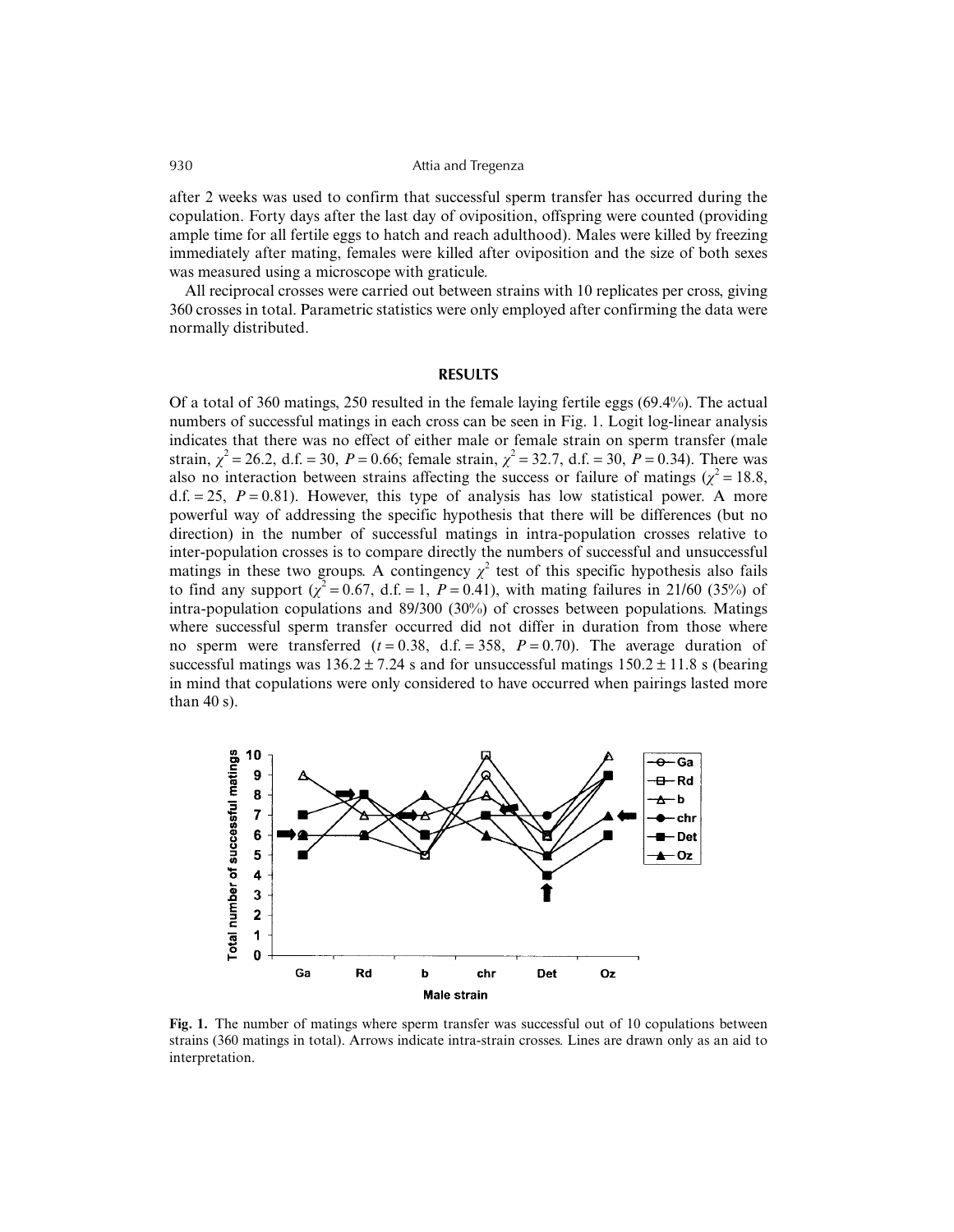

**Fig. 2.** The mean number of offspring produced from eggs laid in the week following mating by 10 females from each of the five different strains with males from all strains in all reciprocal combinations (360 females) (only using data where successful sperm transfer occurred). Arrows indicate intra-strain crosses. Error bars are omitted as they overlap completely with one another; lines are drawn only as an aid to interpretation.

The number of offspring produced by females mating to males of the different strains (omitting females that failed to produce any offspring) can be seen in Fig. 2. Analysis of variance indicates that there was a significant effect of the interaction between strains of both sexes on the number of adult offspring the female subsequently produced (female × male strain:  $F_{25,214} = 2.04$ ,  $P = 0.004$ ; female strain,  $F_{5,214} = 18.2$ ,  $P < 0.001$ ; male strain,  $F_{5,214} = 2.33$ ,  $P = 0.044$ ). There were differences in size between strains, but when male and female size were included in our analyses, they revealed an effect of female size on number of adult offspring but no effect of male size, and no change in the significant interaction between male and female strain affecting offspring production (female  $\times$  male strain,  $F_{25,212} = 2.17$ ,  $P = 0.002$ ; female size,  $F_{1,212} = 10.9$ ,  $P = 0.001$ ; male size,  $F_{1,212} = 1.45$ ,  $P = 0.23$ ). The age of beetles of either sex did not affect egg production [adding age since eclosion into our model as a covariate (female age,  $F_{1,212} = 0.95$ ,  $P = 0.33$ ; male age,  $F_{1,212} = 0.56, P = 0.46$ ].

Ignoring specific populations and simply comparing the offspring production of females following inter- and intra-population crosses, shows that inter-population crosses  $(n = 39)$ result in higher offspring production (mean  $\pm$  standard error = 90.9  $\pm$  1.93) than do withinpopulation crosses  $(n=211, \text{ mean } \pm \text{ standard error} = 79.1 \pm 5.46)$   $(t=-2.32, \text{ d.f.} = 248,$  $P = 0.021$ .

## **DISCUSSION**

#### **Mating failures**

We found that a large proportion of matings (31.6%) did not result in the female laying fertile eggs. This is higher than the 15.4% found in a previous study (Bloch-Qazi *et al.*, 1996), although in that study mating success was measured as sperm being found in the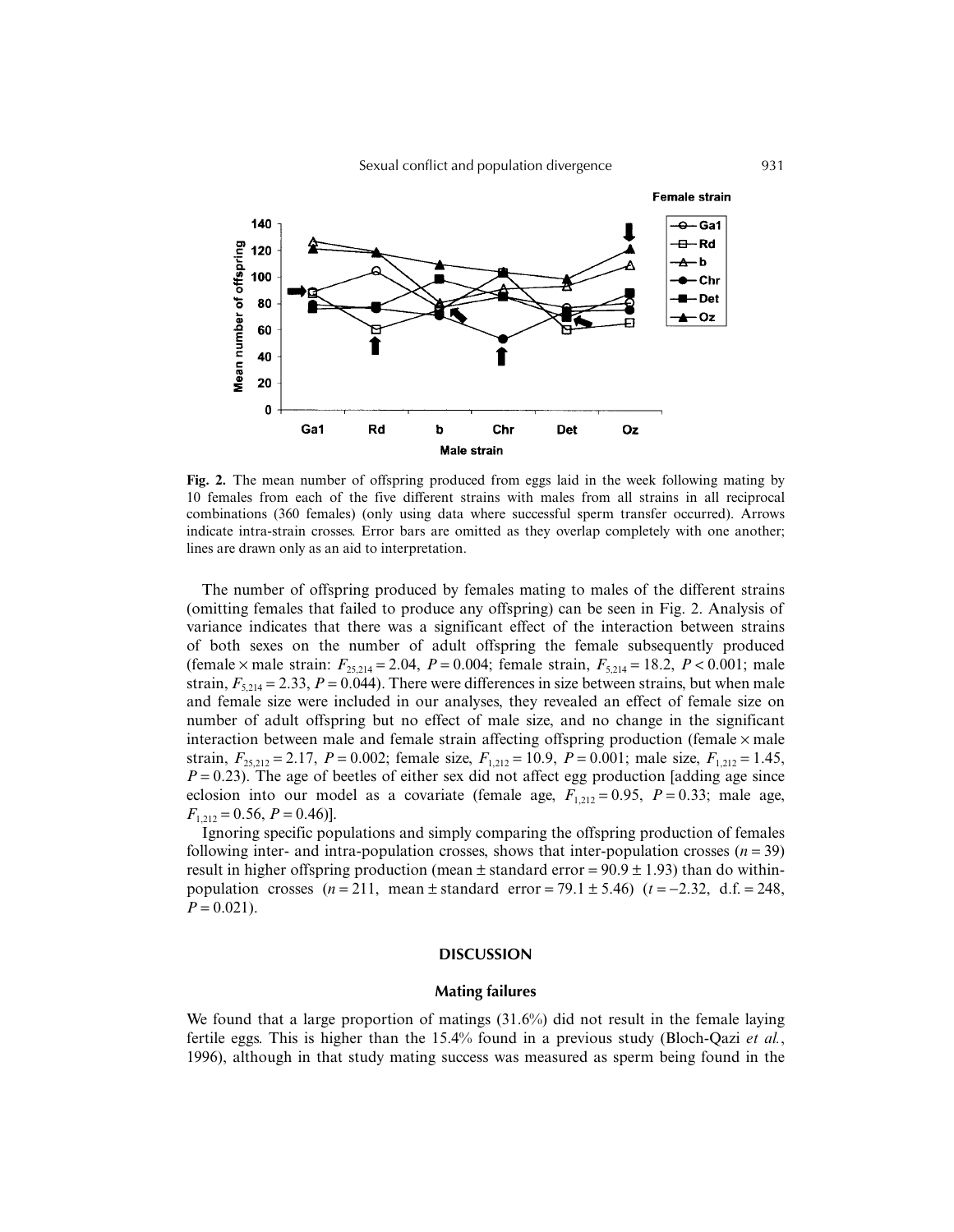female. There may be reasons why females that have received sperm subsequently reject it or fail to lay any fertilized eggs. Any such effects would increase the number of apparent mating failures in our study compared with the earlier study. We did not find any effect of population on the rate of mating failure or any evidence for differences in failure rate in intra-population copulations as opposed to inter-population copulations. This suggests that the very high frequency of mating failures seen in this species is not due to a co-evolutionary interaction between the sexes where females are attempting to avoid being fertilized by certain males. This hypothesis is intrinsically difficult to test, as each mating can only be categorized as failing or succeeding. Hence the lack of an effect in this study cannot be considered strong evidence that mating success is not affected by the population of the male and female, but it does indicate that any such effects are not very large.

#### **Reproductive rate**

The second parameter studied was offspring production in the week immediately following matings. A week is a biologically significant period of time because the generation time is only a few weeks and because it is likely that females will typically re-mate within a few days in natural situations. Four female strains (Rd, b, Chr and Det) out of the six we studied produced fewer offspring when they mated to males from their own strain than when they mated to males from any of the other six strains (using all data, including females that failed to lay any fertile eggs). A comparison of the average number of offspring produced by homogamic and heterogamic crosses showed that the mean number of offspring produced by homogamic crosses was significantly less than the mean number of offspring produced by heterogamic crosses. It is possible that this might be because of increased larval survival in crosses between populations compared to within populations; however, this is unlikely, since the strains used show strong inbreeding depression in full-sib crosses (personal observation), limiting the potential for fitness benefits of outbreeding. There is evidence that males may be able to stimulate female oviposition; Lewis and Austad (1994) found that polyandrous females laid more eggs in the 24 hours post-mating than monandrous females. This effect is unlikely to have been due to sperm limitation in monandrous females, since a singly mated female can lay fertilized eggs for several weeks (Bloch-Qazi *et al.*, 1996). Our analysis reveals that the number of offspring produced by females in the week following a single mating depended on an interaction between the female's genotype and that of her mate, and that overall females mating to males from their own population produced fewer offspring in the following week than those mating to males from other populations. When an interaction effect is significant, interpretation of main effects is problematic. Nonetheless, the much larger effect of female population on oviposition rate, relative to male population, is as would be expected, since females are more likely to affect their own oviposition rate than are their mates.

Our results are consistent with those of Nilsson *et al.* (2002), who found that in crosses between three populations, female *T. castaneum* differed in lifespan, reproductive rate and lifetime fecundity according to interactions between the genotypes (populations) of males and females. This interaction was complex and depended on female mating frequency. Nilsson *et al.* argue that female reproductive rate and lifetime offspring production were significantly lower with males with which females had co-evolved than with any other genotype. However, differences between male genotypes in their effect on females were significant in only two of three female genotypes in the high mating frequency treatment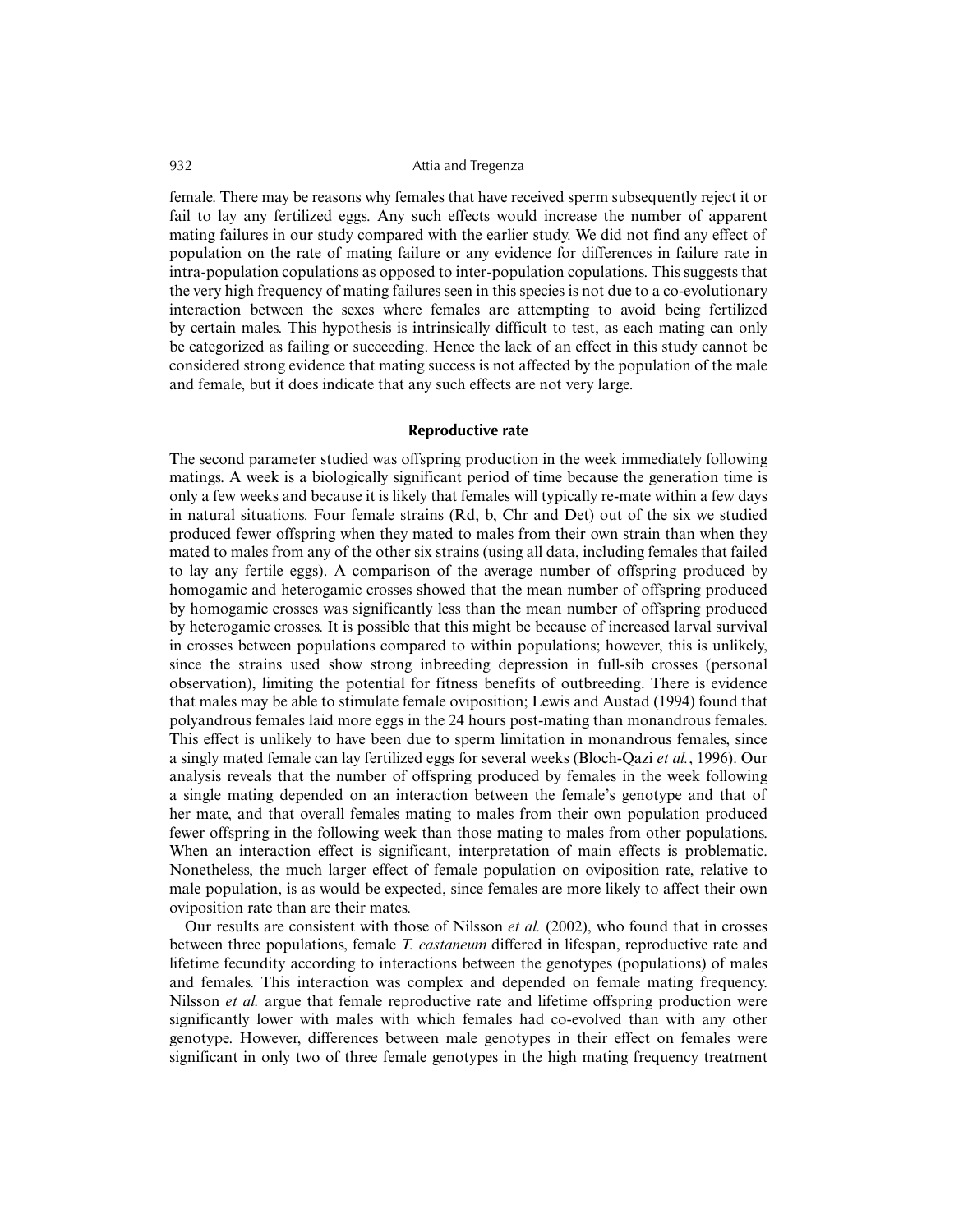and in no case in the low mating frequency treatment. In the third female genotype of the high frequency treatments and all genotypes of the low mating frequency treatments, males did not produce less offspring when they mated to females with which they have co-evolved. More recently, Nilsson *et al.* (2003) studied the effect of genotype on fertilization success in three different wild-type genotypes of *T. castaneum* (the same strains used in Nilsson *et al.*, 2002). They conducted a double mating experiment in which all females mated twice, once to a wild-type male and once to a phenotypic marker (black) male in all possible reciprocal combinations. They examined female refractory period and the fertilization success of the first and second male to mate. A successful mating was defined as lasting more than 35 s, although such copulations do not always involve successful sperm transfer. Therefore, their measures of post-mating success include cases in which one male failed to transfer sperm. After the female mated, offspring were collected over two consecutive weeks. They found that female genotypes differed in the proportion of offspring sired by the first male to mate  $(P_1)$  and the overall interaction showed that the females showed the shortest average refractory period when previously mated to males of their own genotype. Male and female genotypes also interacted strongly in influencing the proportion of offspring sired by the second male  $(P_2)$  – that is, high P<sub>2</sub> in one genotype depended on the genotype of his mate. Nilsson *et al.* (2003) concluded that female genotype influenced male success in both male offence  $(P_2)$  and defence  $(P_1)$ , suggesting that cryptic female choice is important in shaping male fertilization success in *T. castaneum*, and that females may have co-evolved resistance to post-copulatory manipulations of males with which they are co-evolved.

Our study supports the findings of Nilsson *et al.* (2002, 2003), and studies of *Musca domsetica* (Andres and Arnqvist, 2001) and *Scathophaga stercoraria* (Hosken *et al.*, 2002), all of which found tendencies for lower mating rates or lower reproductive investment by females paired with homogamic males. However, although sexual conflict co-evolution may result in situations where females are less stimulated to mate and invest in offspring in response to males from their own strain than to males with which they have not co-evolved, it is not clear that this will always be the case (Rowe *et al.*, 2003). A possible alternative explanation for the observation that females increase reproductive investment following matings to heterogamic males across species is that this could be the signature, not of sexual conflict arms races, but of female adaptations to avoid inbreeding (Clark *et al.*, 1999). Reduced fitness of offspring from matings with relatives creates selection for adaptations that decrease female investment in such offspring. This could lead to females reducing reproductive investment in genetically similar males compared to more divergent males as a method of avoiding inbreeding (Tregenza and Wedell, 2000). A side-effect of such adaptations might be increased female reproductive investment following matings to heterogamic males. This explanation is arguably more consistent with the situation in *Tribolium*, where the available evidence suggests that females benefit from the higher oviposition rate that non-population males induce. Females increase their lifetime reproductive success when mating with non-population males and when mating more frequently (Nilsson *et al.*, 2002), which is the opposite of what would be expected under the conflict hypothesis. Similar to the inbreeding avoidance hypothesis is the possibility that females can take advantage of heterosis through preferentially investing in offspring of males from other populations (Bateson, 1983). This hypothesis of selection for mate preference in relation to outbreeding differs crucially from the inbreeding avoidance hypothesis, which predicts preference for outbred males as an unselected side-effect of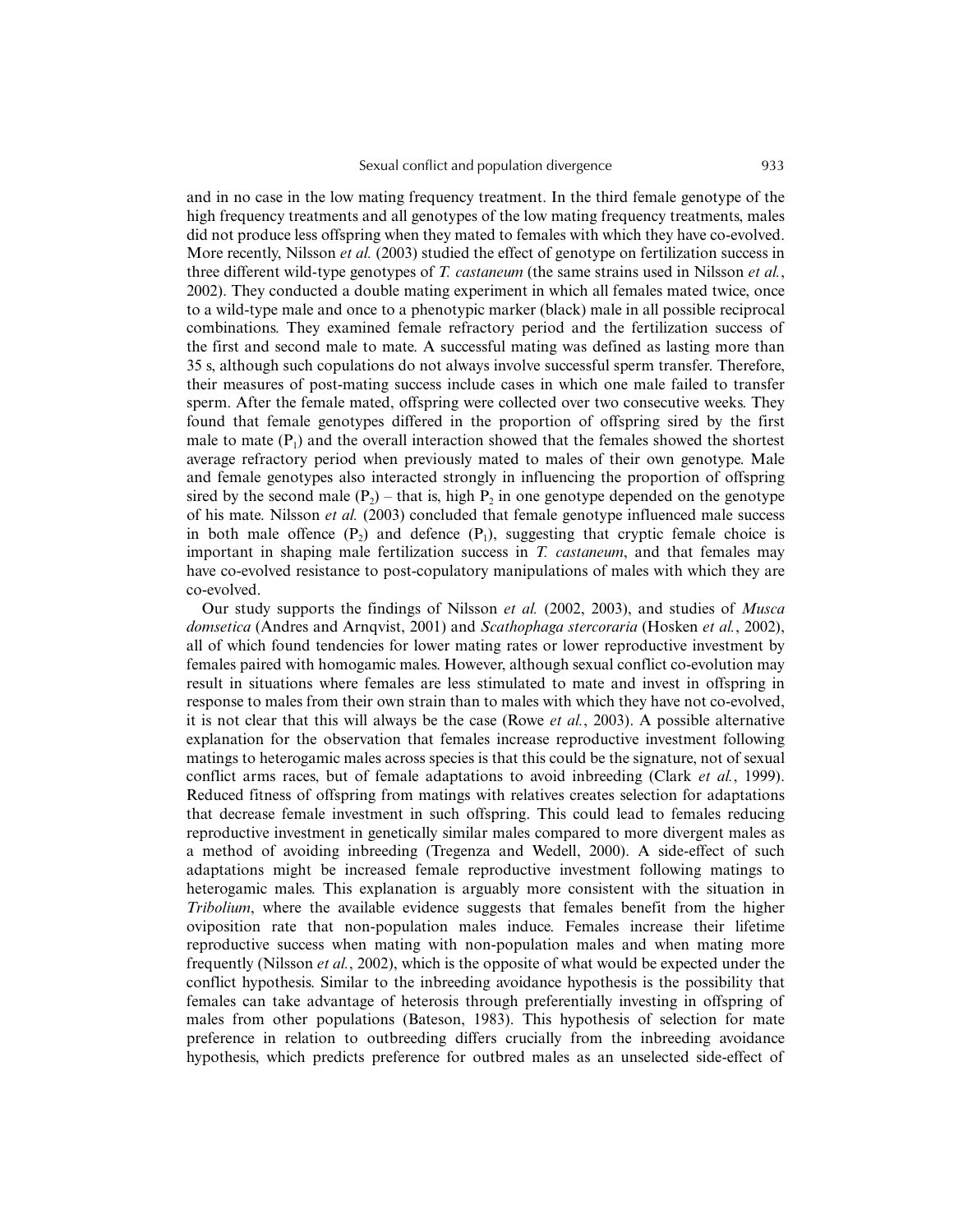inbreeding avoidance. It is difficult to see how a strategy for preferring non-population mates can evolve, since it requires frequent matings between populations, which in itself will erode genetic differentiation (Tregenza and Wedell, 2000). Our finding that females invest more in reproduction following matings to males from populations other than their own is consistent with the idea that there are conflicts of interest between the sexes in *T. castaneum*, but it is clear that the system would benefit from further investigation, particularly into the nature of the signals and receptors used by the two sexes.

## **ACKNOWLEDGEMENTS**

We thank R. Beeman and T. Evans for supplying *Tribolium* stocks and Göran Arnqvist, Locke Rowe, Matt Gage, Roger Butlin and an anonymous reviewer for comments on the manuscript. F.A.A. was supported by a scholarship from the University of Garyounis, Benghazi, Libya. T.T. was supported by a Royal Society Fellowship.

#### **REFERENCES**

- Andres, J.A. and Arnqvist, G. 2001. Genetic divergence of the seminal signal–receptor system in houseflies: the footprints of sexually antagonistic coevolution? *Proc. R. Soc. Lond. B*, **268**: 399–405.
- Bateson, P. 1983. Optimal outbreeding. In *Mate Choice* (P. Bateson, ed.), pp. 257–277. Cambridge: Cambridge University Press.
- Bloch-Qazi, M.C., Herbeck, J.T. and Lewis, S.M. 1996. Mechanisms of sperm transfer and storage in the red flour beetle (Coleoptera: Tenebrionidae). *Ann. Entomol. Soc. Am.*, **89**: 892–897.
- Bloch-Qazi, M.C., Aprille, J.R. and Lewis, S.M. 1998. Female role in sperm storage in the red flour beetle, *Tribolium castaneum*. *Comp. Biochem. Physiol. A: Molec. Integr. Physiol.*, **120**: 641–647.
- Burley, N. 1986. Sexual selection for aesthetic traits in species with biparental care. *Am. Nat.*, **127**: 415–445.
- Chapman, T., Arnqvist, G., Bangham, J. and Rowe, L. 2003. Sexual conflict. *Trends Ecol. Evol.*, **18**: 41–47.
- Clark, A.G., Begun, D.J. and Prout, T. 1999. Female × male interactions in *Drosophila* sperm competition. *Science*, **283**: 217–220.
- Hosken, D.J., Blanckenhorn, W.U. and Garner, T.W.J. 2002. Heteropopulation males have a fertilization advantage during sperm competition in the yellow dung fly (*Scathophaga stercoraria*). *Proc. R. Soc. Lond. B*, **269**: 1701–1707.
- Howard, D.J. 1999. Conspecific sperm and pollen precedence and speciation. *Annu. Rev. Ecol. Syst.*, **30**: 109–132.
- Lewis, S.M. and Austad, S.N. 1994. Sexual selection in flour beetles the relationship between sperm precedence and male olfactory attractiveness. *Behav. Ecol.*, **5**: 219–224.
- Lewis, S.M. and Iannini, J. 1995. Fitness consequences of differences in male mating-behavior in relation to female reproductive status in flour beetles. *Anim. Behav.*, **50**: 1157–1160.
- Nilsson, T., Fricke, C. and Arnqvist, G. 2002. Patterns of divergence in the effects of mating on female reproductive performance in flour beetles. *Evolution*, **56**: 111–120.
- Nilsson, T., Fricke, C. and Arnqvist, G. 2003. The effects of male and female genotype on variance in male fertilization success in the red flour beetle (*Tribolium castaneum*). *Behav. Ecol. Sociobiol.*, **53**: 227–233.
- Panhuis, T.M., Butlin, R., Zuk, M. and Tregenza, T. 2001. Sexual selection and speciation. *Trends Ecol. Evol.*, **16**: 364–371.
- Parker, G.A. 1979. Sexual selection and sexual conflict. In *Sexual Selection and Reproductive Competition in Insects* (M.S. Blum and A.N. Blum, eds.), pp. 123–166. London: Academic Press.